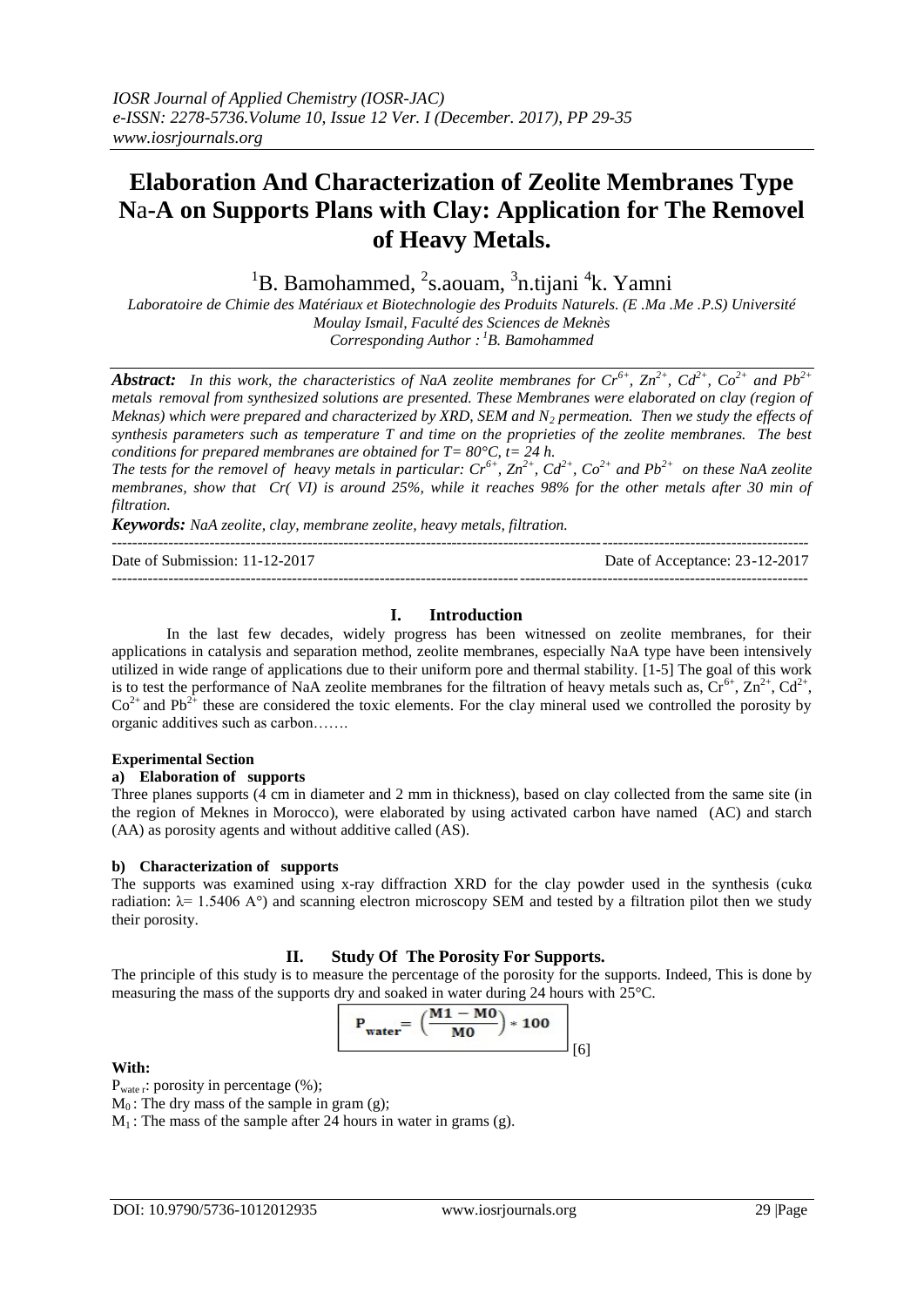## **c) Synthesis of NaA membrane.**

The synthesis mixture was prepared by hydrothermal process, hydrogel solution (synthesis gel) was prepared by agitation of silica source and alumina source in a polyethylene flask containing water and sodium hydroxide. Then the support was placed horizontally and bottle was covered.

The syntheses were performed at different temperature (T=40, 60 and 80°C) for 24h. After each synthesis, the membranes were washed several times with deionized water and dried at 100 °C for 4h.

#### **d) Characterization of membrane.**

X-ray powder diffraction data were collected with diffractometer shimadzu 6100 using Cukα radiation and a monochromator . The range (5-60°) was scanned with time of 3s/step and with SEM.

#### **e) Filtration of metals.**

The filtration system used is show in figure 1. The pilot of filtration consists of a closed circuit of a circulating pump and a membrane module. The pressure applied is ensured thanks to the nitrogen bottle directly related to the water tank.



**Fig 1:** Diagram of the pilot of filtration: (1) nitrogenBottle (2)Water tank (3)circulating pump(4) valves(5) manometers (6)Modulates membrane (7) membrane.

The experiments were obtained by prepared different water solution of  $pbcl_2$  and  $zncl_2$  and  $\cdots$  cro<sub>3</sub> the concentrations were determined by atomic absoption spectroscopy. For ionic solutions, rejection factors were obtained as:

$$
R = \frac{C_f - C_p}{C_f} \times 100
$$
 [7]

Where  $c_f$  and  $c_p$  ions concentrations in the feed and permeate solutions, respectively.

## **III. Results And Discussion.**

**a. Filtration tests and porosity study for the supports.**

After the development of the pilot we determined flow through the supports (AS), (AA) and (AC) by using tap water. (The pressure of circulation of the liquid is of 0.8 bar ).

## **Of the support (AS) clay without additive .**



**Fig 2:** Flow through the support (AS) with different granulometry

Fig. 3 shows the flux through the (AS) supports of various particle sizes, it being noted that the flux decreases as a function of the size of the grains. This phenomen can be explained by the grains having small diameters sintered better than the grains having higher diameters and unlike diameter of the pores obtained during sintering of the supports (pore diameter increases with grain size).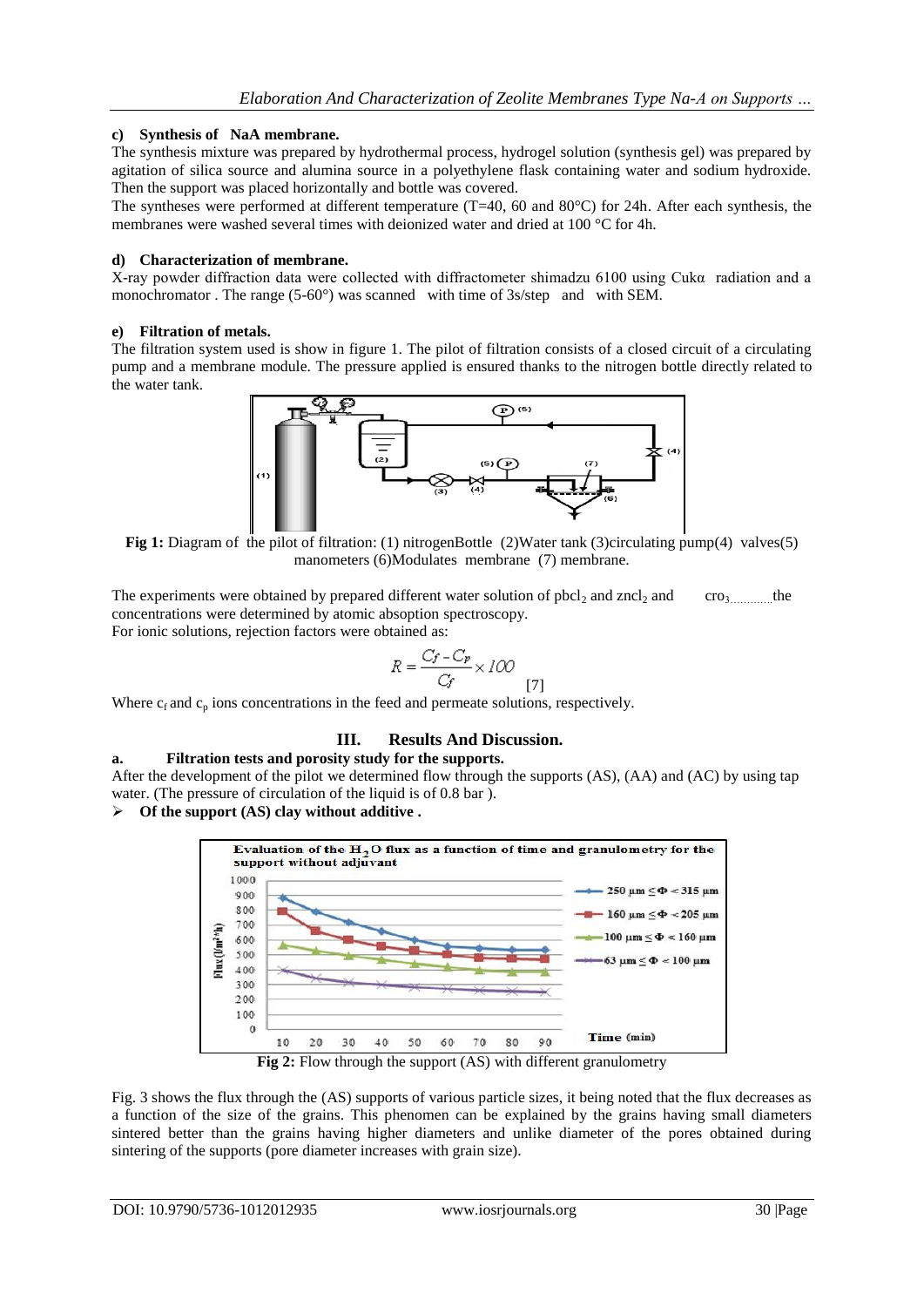| The granulometry $(\Phi)$                                        | Porosity<br>$\frac{0}{0}$ | Flux after min $(l/m^2*h)$ | Flux after 90 min $(l/m2*h)$ |
|------------------------------------------------------------------|---------------------------|----------------------------|------------------------------|
| $250 \text{ µm} \leq \Phi < 315 \text{ µm}$                      | 10.37                     | 881,582                    | 534.652                      |
| $160 \text{ µm} \leq \Phi \leq 250 \text{ µm}$                   | 12.68                     | 793.423                    | 466.720                      |
| $100 \text{ }\mu\text{m} \leq \Phi \leq 160 \text{ }\mu\text{m}$ | 14.12                     | 566,731                    | 385.157                      |
| 63 $\mu$ m $\leq \Phi$ <100 $\mu$ m                              | 16.81                     | 396.712                    | 252.683                      |

### **Tab 1: %** of **porosity for (AS) support**.

#### **Of the support (AC) clay with activated carbon and (AA) clay plus starch**

In this study, we opted for the powder-based support whose particle size: (63  $\mu$ m  $\leq$   $\Phi$  <100  $\mu$ m) for the development of the supports (AC) and (AA).



**Fig3:** Flow through the various supports AC.

Different (AC) supports are developed by varying % of activated carbon (2%, 3% and 4%). Figure 3 shows the flux through in the different AC supports.

We notice:

- Flow through the supports decrease according to time.
- $\checkmark$  Flow increases with the percentage of the additive.

What can be explained by the increase in porosity with the percentage of the additive during sintering.



**N.B:** one note that flow through supports (AA) is more important than that of the supports (AC) that can be explained by the increase in the porosity of the supports obtained with the auxiliary starch during sintering.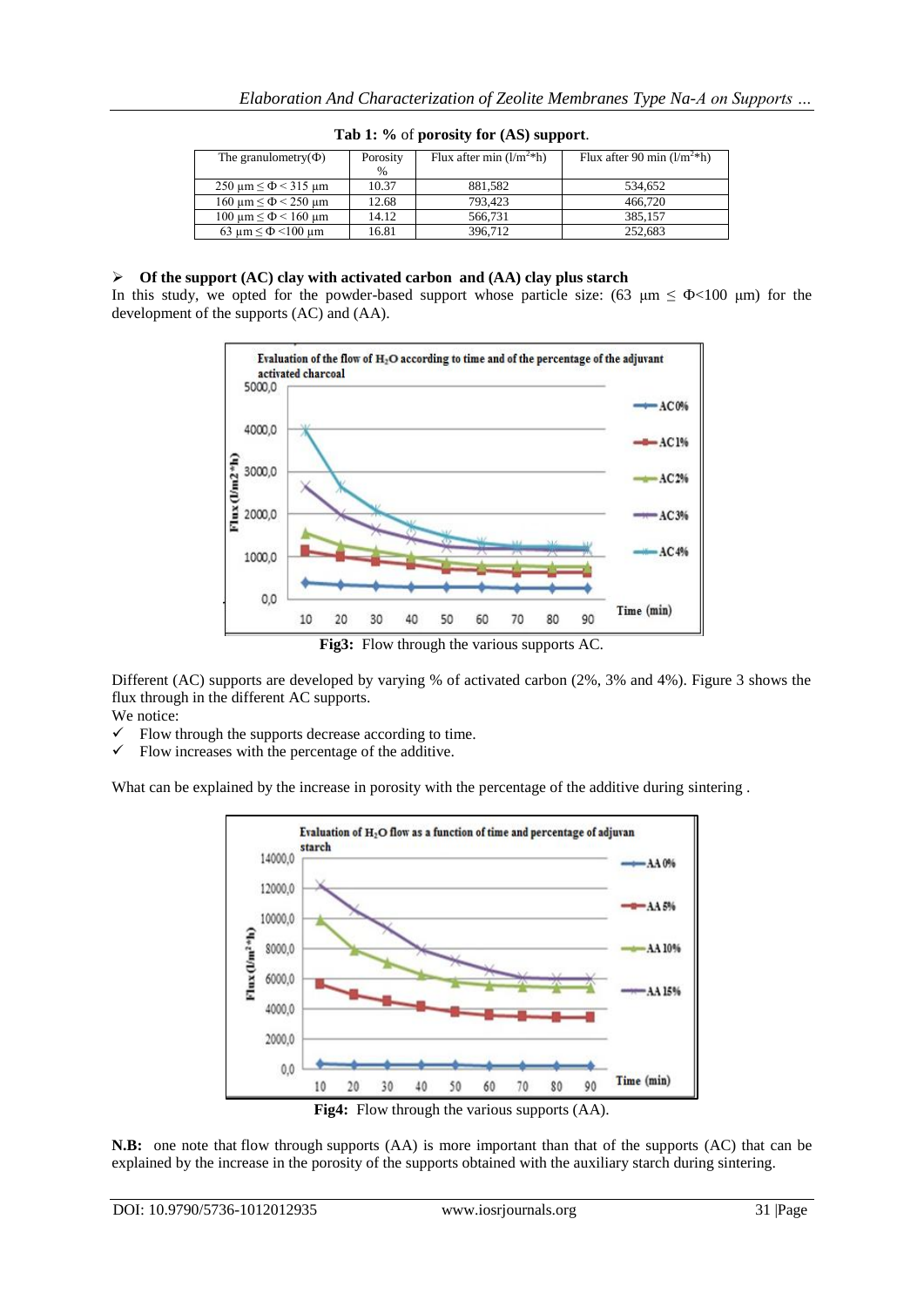| <b>Table.</b> 70 Of porosity for the $(AC)$ and $(AT)$ supports. |            |             |            |
|------------------------------------------------------------------|------------|-------------|------------|
| Supports AC                                                      | Porosity % | Supports AA | Porosity % |
| $AC 0\%$                                                         | 16.81      | AA 0%       | 16.81      |
| AC <sub>2%</sub>                                                 | 19.79      | AA 5%       | 23.28      |
| AC 3%                                                            | 23.86      | AA 10%      | 33.60      |
| AC.4%                                                            | 26.07      | AA 15%      | 42.45      |
|                                                                  |            |             |            |

**Tab 2:** % of porosity for the (AC) and (AA) supports.

Table 2 shows the percent porosity values for the AC and AA supports. It is noted that, for both types of support, the porosity increases with the increase in the percentage of the adjuvant added.

**N.B:** In the rest of the work, we will use the supports AA 10% and AC 3% for the membrane deposition. This choice is justified by the fact that with these percentages there are supports of different porosities which do not break during their uses in filtration.



**Fig 6:** Micrographs of the support (a) AA 10% and (b) AC 3%

**b . Scaning electronic microscopy SEM of zeolitic membrane.**





**Fig 7:** Images of zeolithic membrane. (A) membrane with  $40^{\circ}$ C/24h;(B)membrane with  $60^{\circ}$ C/24h;(C)membrane with  $80^{\circ}$ C/24h.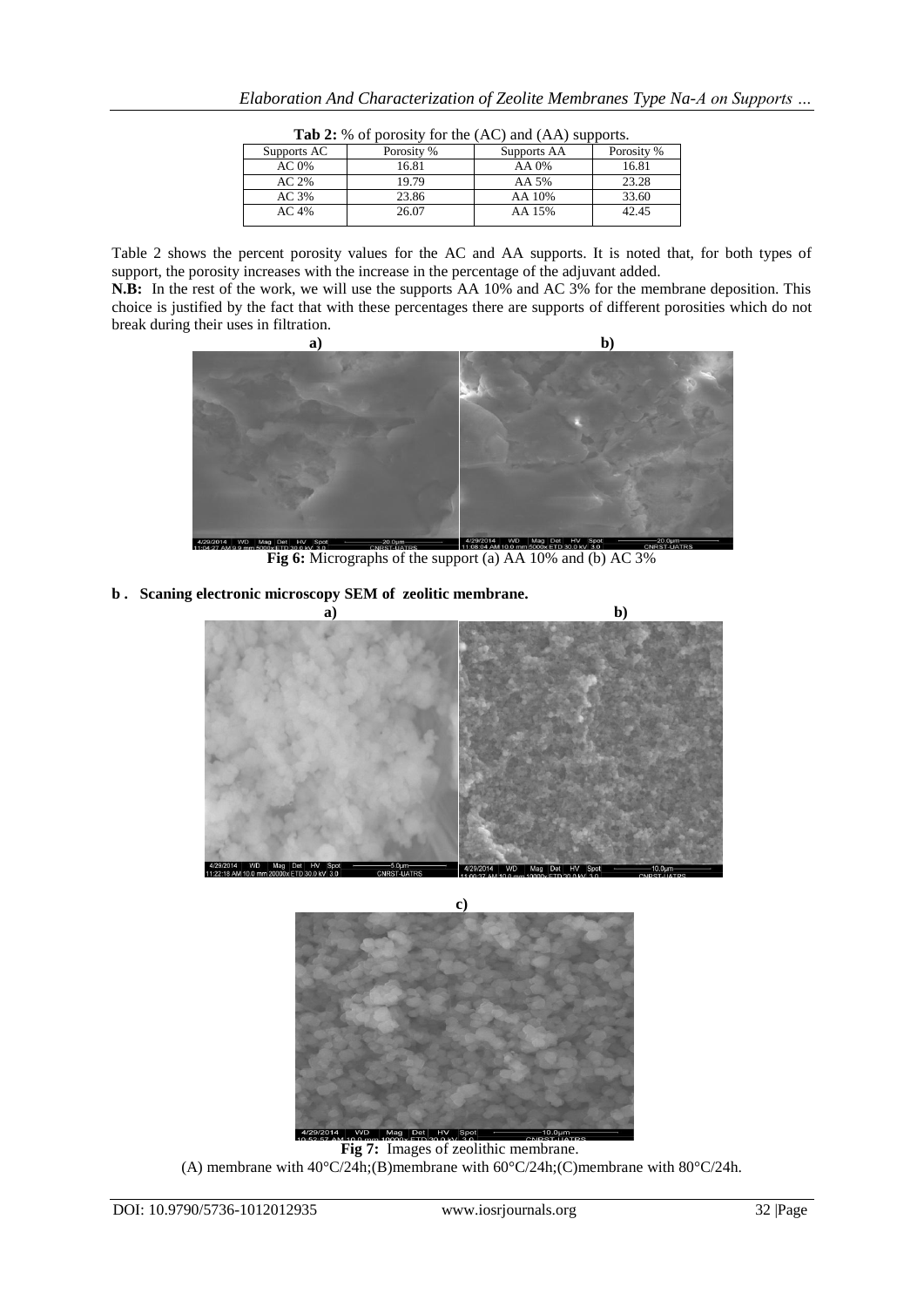Figure 7 shows the SEM micrographs of the prepared NaA at different temperatures. For  $T=40^{\circ}c$ and T=60°c the support is covered by a discontinuous NaA zeolite with no clear crystalline but a synthesis at 80 °c , the typical cubic morphology of zeolite NaA and almost covers the support surface . So the best NaA zeolite membrane was obtained for a synthesis temperature of 80 °c.

## **c. X-ray diffraction (DRX).**



**Fig 8:** XRD of zeolitic type A (T =  $80^{\circ}$  C / 24h)

The figure 8 represented the X-rays of the synthesized zeolite type A. The decomposition of the spectrum and the indexing indicated that the structure is cubic. This result is confirmed by the morphology of the particles obtained by the SEM.

## **d.The flux through the membranes as a function of the pressure of N2:**

The study by SEM of the membrane deposited on clay support indicated that a continuous membrane is formed on the support, but they not provide information on the permeation performances of the membrane. So to say the quality of the zeolite membranes is to perform gas permeation.



**Figure 9:** Flow through membranes ACZ and AAZ

Figure 9 indicate that the flow through for the zeolithe membrane (AAZ) is more important than the membrane (ACZ) by using ultra pure water of a resistivity of 18 M $\Omega$ .

**N.B:** In the rest of the experiment, we chose membrane ACZ-80 to carry out the tests of the retention of heavy metals.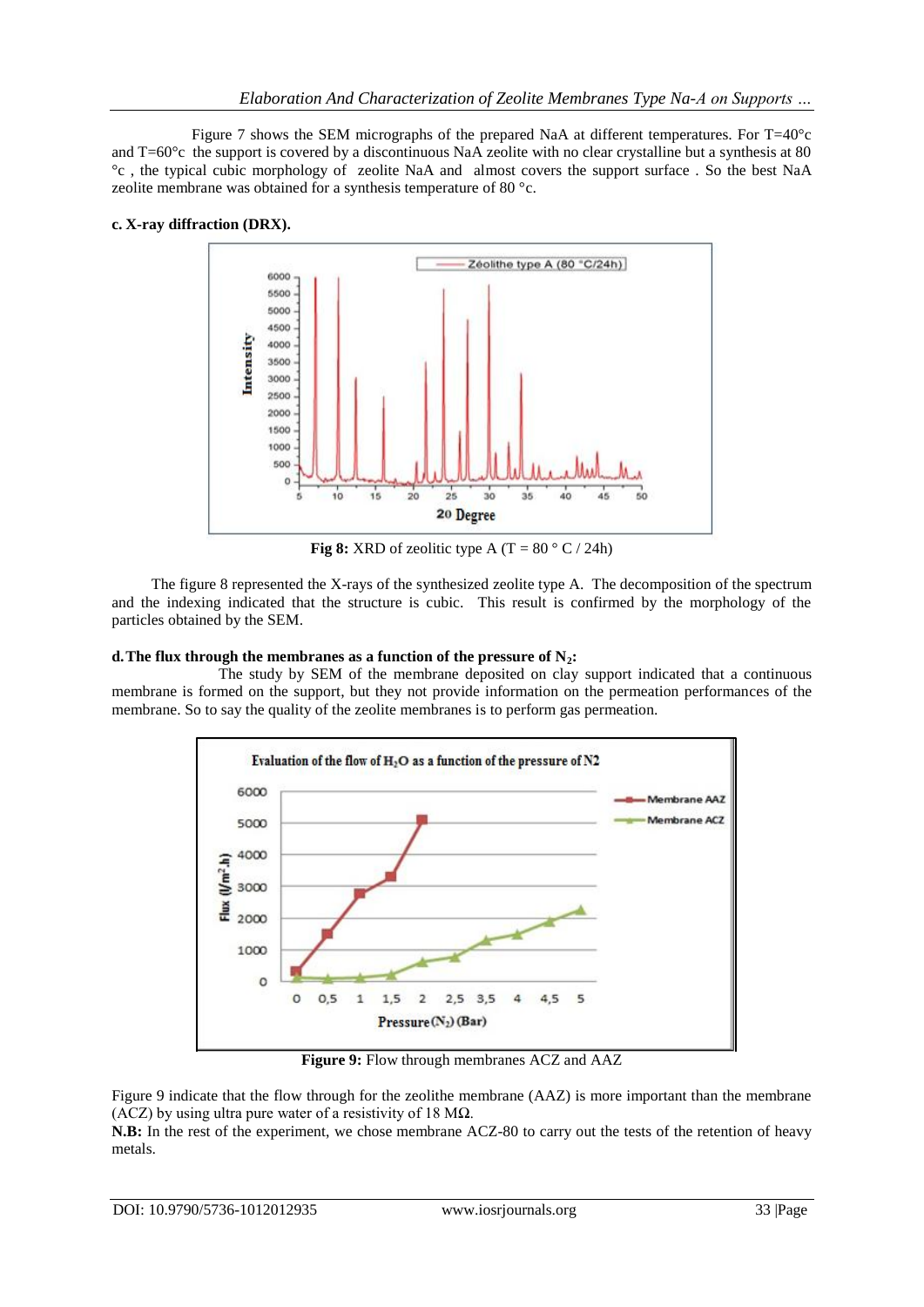| Table 3: Pore diameter and flux through AAZ and ACZ membranes. |  |
|----------------------------------------------------------------|--|
|----------------------------------------------------------------|--|

| <b>Membranes</b> | $\emptyset$ of pores | Flux obtained at 0.5 bars in<br>$1/m^2$ .h |
|------------------|----------------------|--------------------------------------------|
|                  | 520 nm               |                                            |
|                  | 420 nm               |                                            |

#### **E . Filtration tests of metals:**



**Figure 10 :** Metal retention curves on ACZ-80 membrane.

Figure 10 represented the retention of some heavy metallic cations by the ACZ-80 membrane as a function of time , shows that Zn(II), Pb (II), Co( II), Cd (II) rejection increased to 98 % after 30 min , while the rejection of chromates it is 25 %, because the surface of the NaA zeolite membrane charged positively, for Zn(II), Pb (II), Co( II), Cd (II) of their positive charge , will be repulsed by the membrane a fact which explains their rejection about 98 % after 30 min of filtration , Therfore, the chromates species which are charged negatively reject 25% of the Cr(VI ). The increase in the retention rate of ion Cr (VI) during filtration can be explained by partiel filling at the surface or inside the pores of the membrane

## **IV. Conclusion**

In this study, we synthesized NaA zeolite membranes on a low cost seeded clay obtaind from Méknés region (Morocco). Temperature played an important role in the performance of the membrane During this work the NaA zeolite membrane was obtained for a synthesis 80°C of 24 h . Then the result of the experiments test for the retention of the metals indicated that zeolite membrane, useful for the separation of heavy metals from solution.